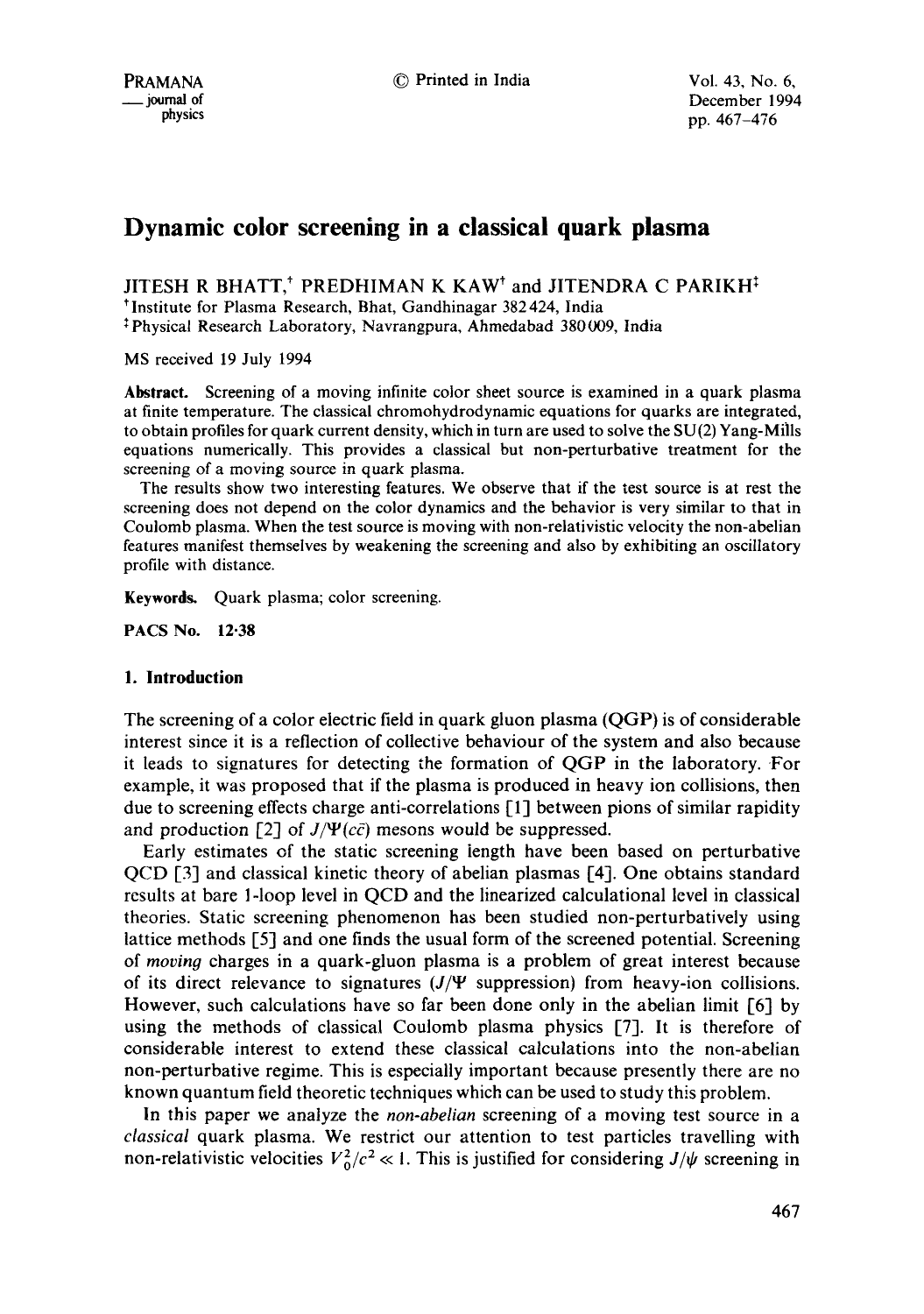current experiments (such as NA38 experiment) where the transverse momenta of the particles is peaked around  $p_T^2 \simeq 0.6(\text{GeV})^2/c^2 \ll m_{I/\psi}$  [8]. We have also not included effects due to the energy loss *dE/dx* of the test particles. As shown by Gyulassy and Thoma [9] recently, this effect is also negligible for a slowly moving heavy particle. We may now emphasize at the outset that for studying the screening problem it is not essential to use kinetic equations. In fact in Coulomb plasmas it is standard practice to use fluid equations [7]. Moreover to simplify the calculations further one often uses slab geometry [7]. We basically follow this approach in order to carry out a non-perturbative study of screening in quark matter. For this purpose we have extended the color hydrodynamic (CHD) equations for quarks derived by Kajantie and Montonen  $\lceil 10 \rceil$  by adding a pressure gradient term in the momentum balance equation and coupling it to an equation of state for the massless quark gas. The selfconsistent Yang-Mills equations in the presence of the test source are then solved in the slab geometry. We find that non-perturbative color precession effects produce a significant weakening of the screening of a moving color sheet source.

It ought to be mentioned that in a classical non-abelian theory there is an inherent difficulty in studying the screening of a test charge, because the charge of the test source can flow into gauge fields and vice-versa. This question has not been adequately addressed in earlier classical studies of screening in QGP. Consequently, in this paper, we use the expression for an effective Debye length to define a gauge invariant charge to study the non-abelian screening.

Section 2 contains a description of the basic equations used for studying the screening. In  $\S$  3 we discuss the screening for a static and a moving source, and present numerical results for a few sample cases, from amongst a large number of investigations that we have carried out. It must be pointed out that the broad qualitative features of oscillations and of weakened screening of a moving source, are present in all our numerical studies having different boundary conditions and values of parameters. Finally, § 4 contains a brief summary and conclusions.

## **2. Basic equations for screening**

The CHD equations [10] describe the quark matter fluid in terms of three dynamical quantities, the gauge invariant number density  $n(x, t)$ , the gauge invariant velocity field  $V(x, t)$  and gauge covariant color charge  $I_a(x, t)$ . Gauge transformation properties of these hydrodynamic variables and the CHD equation have been discussed in [11]. As mentioned earlier we have extended these equations by including a pressure gradient term in the force equation, and an equation of state relating pressure with temperature. The equation of state is chosen in such a manner that it account for the ultrarelativistic internal motions of the plasma particles. The basic equations are,

$$
\frac{\partial n_A}{\partial t} + \nabla \cdot (n_A \mathbf{V}_A) = 0 \tag{1}
$$

$$
m_A \left[ \frac{\partial \mathbf{V}_A}{\partial t} + \mathbf{V}_A \cdot \nabla \mathbf{V}_A \right] = g I_{Aa} \left[ \mathbf{E}_a + \mathbf{V}_A \times \mathbf{B}_a \right] - \frac{1}{n_A} \nabla P_A \tag{2}
$$

$$
\left[\frac{\partial I_{Aa}}{\partial t} + \mathbf{V}_A \cdot \nabla I_{Aa}\right] = -g\varepsilon_{abc} \left[A_b^0 - \mathbf{V}_A \cdot \mathbf{A}_b\right] I_{Ac}
$$
 (3)

where  $m_A$  and  $P_A$  denote the mass and the pressure of particles of specie A and the

**468 Pramana - J. Phys., Vol. 43, No. 6, December 1994**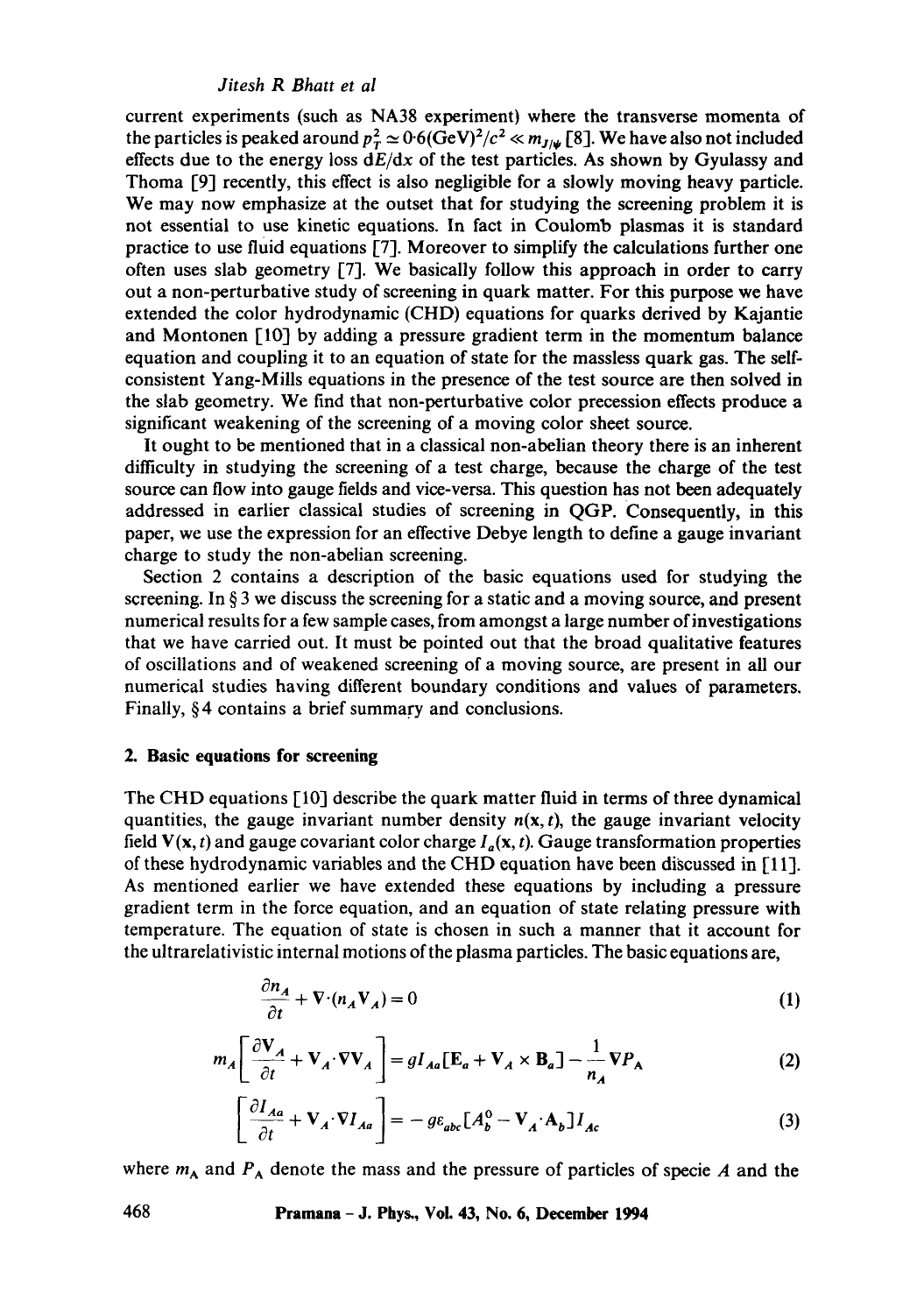components of color electric and magnetic fields  $E_a$  and  $B_a$  are respectively defined by  $E_a^i = F_a^{i0}$  and  $B_a^i = -\frac{1}{2} \varepsilon^{ijk} F_a^{jk}$ . Here  $F_a^{i0}$  is the color field tensor

$$
F_a^{\mu\nu} = \partial^\mu A_a^\nu - \partial^\nu A_a^\mu + g \varepsilon_{abc} A_b^\mu A_c^\nu \tag{4}
$$

with Lorentz indices  $\mu$ ,  $\nu = 0, 1, 2, 3$  and (SU(2)) color indices  $a = 1, 2, 3$ . In (2), there would be a term involving collisions between particles belonging to different species. This is neglected in the present work and the justification for it is given in Appendix A.

The color fields are governed by the Yang-Mills equation

$$
\partial_{\mu} F_{a}^{\mu\nu} + g \varepsilon_{abc} A_{\mu b} F_{c}^{\mu\nu} = j_{a}^{\nu} \tag{5}
$$

where the quark (four) current  $j_a^{\nu}$  is expressed in terms of the quark fluid variables according to

$$
j_a^0 = g \sum_A n_A I_{Aa},\tag{6}
$$

$$
\mathbf{j}_a = g \sum_A n_A \mathbf{V}_A I_{Aa}.\tag{7}
$$

Using  $(1)$ ,  $(3)$ ,  $(6)$  and  $(7)$  one can readily show that the covariant current continuity equation is identically satisfied [8]. In the absence of any perturbations, the plasma is assumed to satisfy a color neutrality condition  $\Sigma_A n_{A0} I_{Aa_0} = 0$ . This strictly follows work of Kajantie and Montonen [10] and physically assumes that each color is separately giving color neutrality because of several compensating species in equilibrium. This color neutrality permits a wide class of non-abelian phenomena [10, 11]. It is true that a more general form of color neutrality may be essential in a baryon rich QGP. We have not investigated this more general class of non-abelian problem due to their complexity.

For the equation of state (eos) and number density we choose the ideal relativistic gas equations,

$$
P_A = h_s N_d T_A^4 \tag{8}
$$

$$
n_A = d_s N_d T_A^3 \tag{9}
$$

where  $N_d$  is the number of degrees of freedom and  $h_s$  and  $d_s$  are factors which depend upon the statistics. For an SU(2) massless quark gas of a single flavor  $N_d = 4$ ,

$$
h_s = \frac{7}{8} \left[ \frac{\pi^2}{90} \right] \text{ and } d_s = \frac{3}{4} \left[ \frac{\zeta(3)}{\pi^2} \right].
$$

The above equations have been written for the quark component of QGP. It has recently been pointed out by Elze and Heinz [12] that gluons can also have classical dynamic equations similar to those of quarks (i.e. Eqs  $(1)-(3)$ ). If such equations are included in the treatment, the contribution of gluons will simply add to that from quarks and define a new plasma frequency and a new screening length. We thus expect that for the non-abelian problem also the addition of new species (viz. gluons) is not going to change the qualitative conclusions significantly.

The basic problem we wish to consider is the screening of a moving test charge that is introduced in the QGP. For simplicity, we consider a moving infinite sheet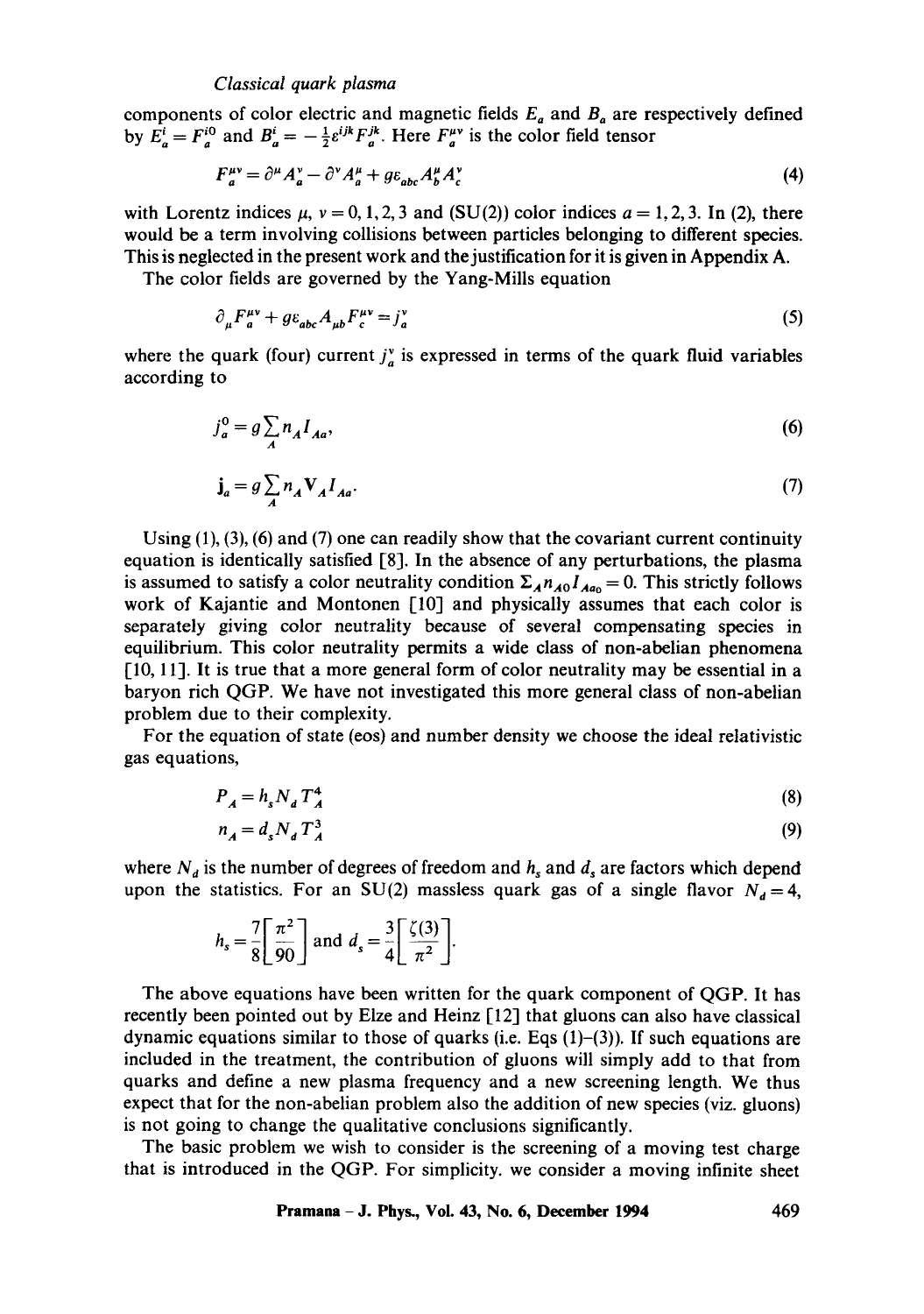charge as the test source; this reduces the problem to  $1-d(z)$  variations (for similar simplifications in Coulomb plasmas see ref. (7)). The test charge polarizes the plasma and we solve the self consistent Yang-Mills field equations coupled with the plasma response to analyze the screening effects. We consider a plasma consisting of two species (particles and antiparticles) and go to a frame in which the test source is at *rest* but the plasma is moving. In this frame when no perturbation is introduced, the two species move with equal velocity  $V_0$  in the z-direction and have equilibrium density  $n_0$ . The color neutrality condition in equilibrium is  $I_{1a0} = -I_{2a0}$  and hence the equilibrium current is zero. We consider a steady-state  $\left(\frac{\partial}{\partial t} = 0\right)$  and drop the coupling to magnetic sector  $(A_a^1 = A_a^2 = 0)$  since the velocity of the test source is assumed to be non-relativistic  $(\nu_0 \ll 1)$ . Finally, we make the gauge choice  $A_a^3 = 0$ and write the equations for screening as

$$
\frac{\mathrm{d}^2 A_a^0}{\mathrm{d}z^2} = -g \sum_A n_A I_{Aa} - 4\pi g K_a \delta(z),\tag{10}
$$

$$
g\varepsilon_{abc}A_b^0\frac{\mathrm{d}A_c^0}{\mathrm{d}z}=g\sum_A n_A V_A I_{Aa},\qquad(11)
$$

$$
\frac{\mathrm{d}}{\mathrm{d}z}(n_A V_A) = 0,\tag{12}
$$

$$
gI_{Aa}\frac{\mathrm{d}A_{a}^{0}}{\mathrm{d}z} = -\frac{1}{n_{A}}\frac{\mathrm{d}P_{A}}{\mathrm{d}z},\tag{13}
$$

$$
V_A \frac{\mathrm{d}I_{Aa}}{\mathrm{d}z} = -g \varepsilon_{abc} A_b^0 I_{Ac}.\tag{14}
$$

In (10)  $K_a$  is the color charge component of the test sheet source. An interesting non-abelian feature is seen in (11) (Ampere's law) where, unlike the Coulomb (abeliar) plasma, the steady state currents, affect the static potential in the non-abelian plasm  $\triangleleft$ s. In writing (13), we have ignored the mean energy of each specie compared to the thermal energy of that specie i.e.  $m_A V_A^2 \ll T_A$ . This is justified as the thermal velocity of the plasma particle is comparable to the velocity of light (due to the choice of eos).

The covariant current conservation equation for the present case takes the form

$$
\frac{\mathrm{d}}{\mathrm{d}z}j_a + g\varepsilon_{abc}A_b^0j_c^0 = 0
$$

Note from (10) and (11) that  $j_a^0 = -d^2 A_a^0 / dz^2$  and  $j_a = g \epsilon_{abc} A_b^0 d A_c^0 / dz$  (remembering that the test charge  $K_a$ , being at rest in the frame of calculation, contributes to  $j_a^0$ but not to  $j_a$ ). Substitution in the above equation shows that it is identically satisfied.

Equation (12) may be readily solved to yield

$$
n_1 V_1 = n_0 V_0 = n_2 V_2 \tag{15}
$$

Combining (15) and (11) one can find

$$
I_{1a} + I_{2a} = \frac{1}{n_0 V_0} \varepsilon_{abc} A_b^0 \frac{dA_c^0}{dz}.
$$
 (16)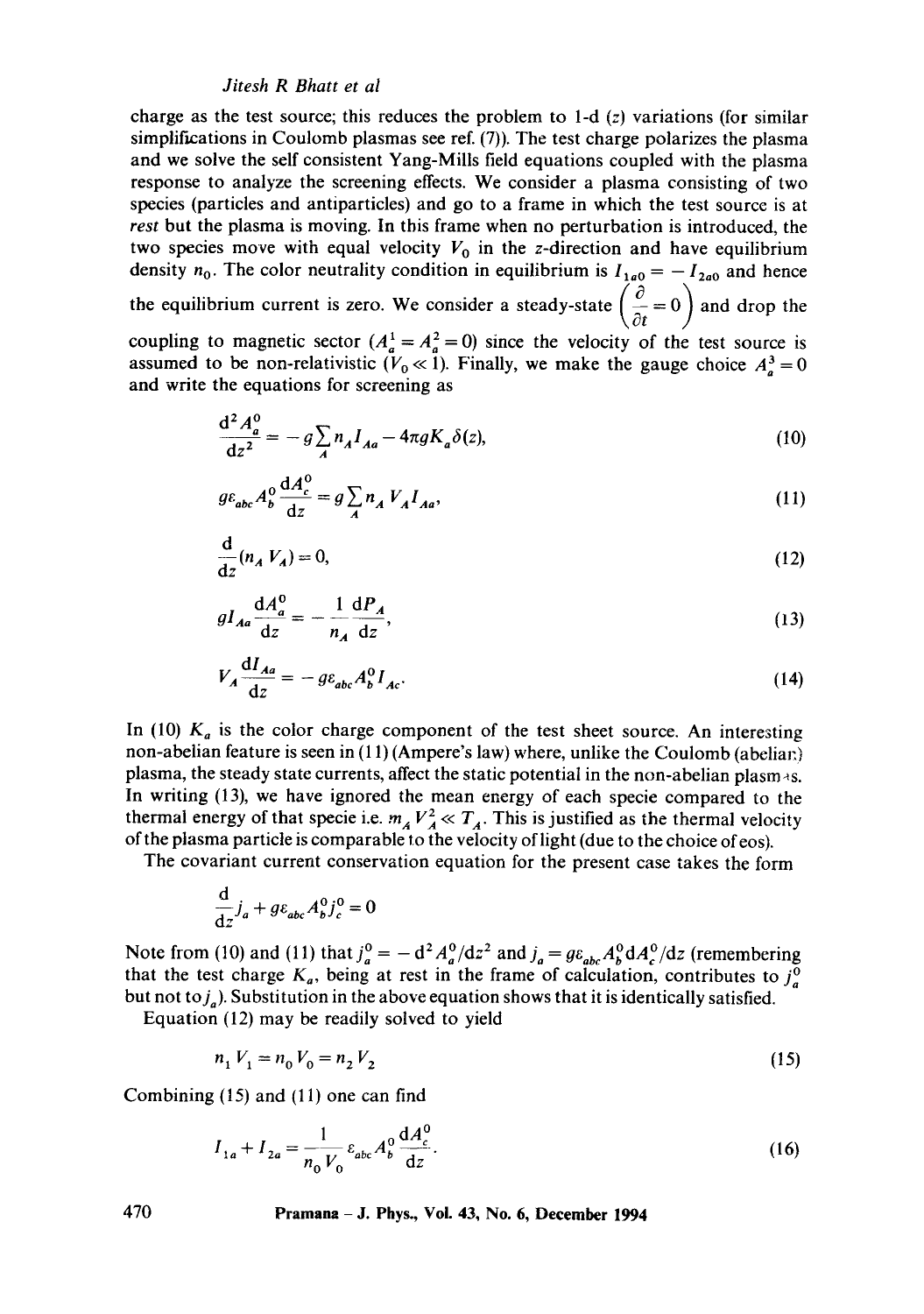We can now express  $I_{2a}$ ,  $T_A$  and  $n_A$  in terms of  $I_{1A}$ equations for screening in the dimensionless form and  $A_a^0$  and obtain the final

$$
\frac{\mathrm{d}^2 A_a}{\mathrm{d} Z^2} = I_a (I_b A_b) + \frac{1}{3} \frac{\beta d_s}{4h_s} I_a (I_b A_b)^3 - \alpha \varepsilon_{abc} A_b \frac{\mathrm{d} A_c}{\mathrm{d} Z} \left[ 1 + \frac{\beta d_s}{4h_s} I_s A_b \right]^3 - S_a \tag{17}
$$

$$
\frac{\mathrm{d}I_a}{\mathrm{d}Z} = -\alpha \left[ 1 - \frac{\beta d_s}{4h_s} I_b A_b \right]^3 \varepsilon_{abc} A_b I_c. \tag{18}
$$

We define

$$
\Lambda_D^{-2} = \left[\frac{3N_d d_s^2}{2h_s}\right] g^2 i_0^2 T_0^2 \tag{19}
$$

which can be identified as the linear ('perturbative') Debye length and the scaled variables are  $Z = z/\Lambda_p$ ,  $A_a = a_0^{-1} A_a^0$ ,  $I_a = i_0^{-1} I_{1a}$  where  $a_0$ ,  $i_0$ ,  $T_0$  are normalizing factors and  $S_a$  is the source term. We also introduce the dimensionless parameters  $=\frac{g a_0 \Lambda_D}{V_0}$  and  $\beta = \frac{g l_0 a_0}{T_0}$ . The dimensionless parameter  $\beta$  essentially measures the ratio of 'average' potential energy per particle to average kinetic energy and as in Coulomb plasmas is given by  $\beta = \frac{9.6 \cdot 6}{T_0} \approx (n\Lambda_D^3)^{-1}$ . The parameter  $\alpha$  characterizes the strength of the non-abelian terms in Eqs (17 and 18) and may also be written as  $\frac{g a_0 \Lambda_p}{V_0} = g \beta \left[ \frac{\sigma \Lambda_p^4 \varepsilon_{\text{th}}}{\varepsilon_{\text{kin}}} \right]^{1/2}$  where  $\sigma$  is the mass density,  $\varepsilon_{\text{kin}} = m n_0 \frac{V_0^2}{2}$  and  $\varepsilon_{\text{th}}$ the thermal energy of plasma particles. For a typical QGP that might be produced in heavy ion collisions  $\Lambda_p \sim 1/4 - 1/3$  fm,  $\varepsilon_{\rm th} \sim 2 - 5$  GeV/fm<sup>3</sup> and with  $V_{\rm o} \le 0.4$ , we find  $\beta \sim 10^{-1} - 10^{-2}$  and  $\alpha \ge g 10^{-2}$ .

## **3. Screening effects for static and moving sources**

First we consider the screening of a moving test charge. Equations (17) and (18) may be combined to generate an equation for  $I_a A_a$ , viz.

$$
\frac{\mathrm{d}^2(I_a A_a)}{\mathrm{d}Z^2} = \left[I_a^2 - 6\alpha\theta I_a \varepsilon_{abc} A_b \frac{\mathrm{d}A_c}{\mathrm{d}Z}\right] \left[1 + \frac{\theta^2}{3} (I_b A_b)^2\right] (I_a A_a) - S \tag{20}
$$

where  $\theta = \frac{r-s}{r}$ . The 'potential' energy  $I_aA_a$  is a gauge invariant quantity in the static  $4h_{\rm s}$  $\checkmark$  $\left(\frac{1}{\hat{c}t} = 0\right)$  case and the equation above shows that it is screened by a non-abelian Debye length  $\Lambda_{DNA}$ , which is a dynamical quantity given by the gauge invariant expression

$$
\Lambda_{\text{DNA}}^{-2} = \left[ I_a^2 - 6\alpha \theta I_a \varepsilon_{abc} A_b \frac{\mathrm{d}A_c}{\mathrm{d}Z} \right] \left[ 1 + \frac{\theta^2}{3} (I_b A_b)^2 \right]. \tag{21}
$$

From (23) we may also define a gauge invariant charge  $Q_{inv}^2 = I_a^2 - 6\alpha\theta I_a \epsilon_{abc} A_b(dA_c/dZ)$ 

**Pramana - J. Phys., Vol. 43, No. 6, December 1994 471**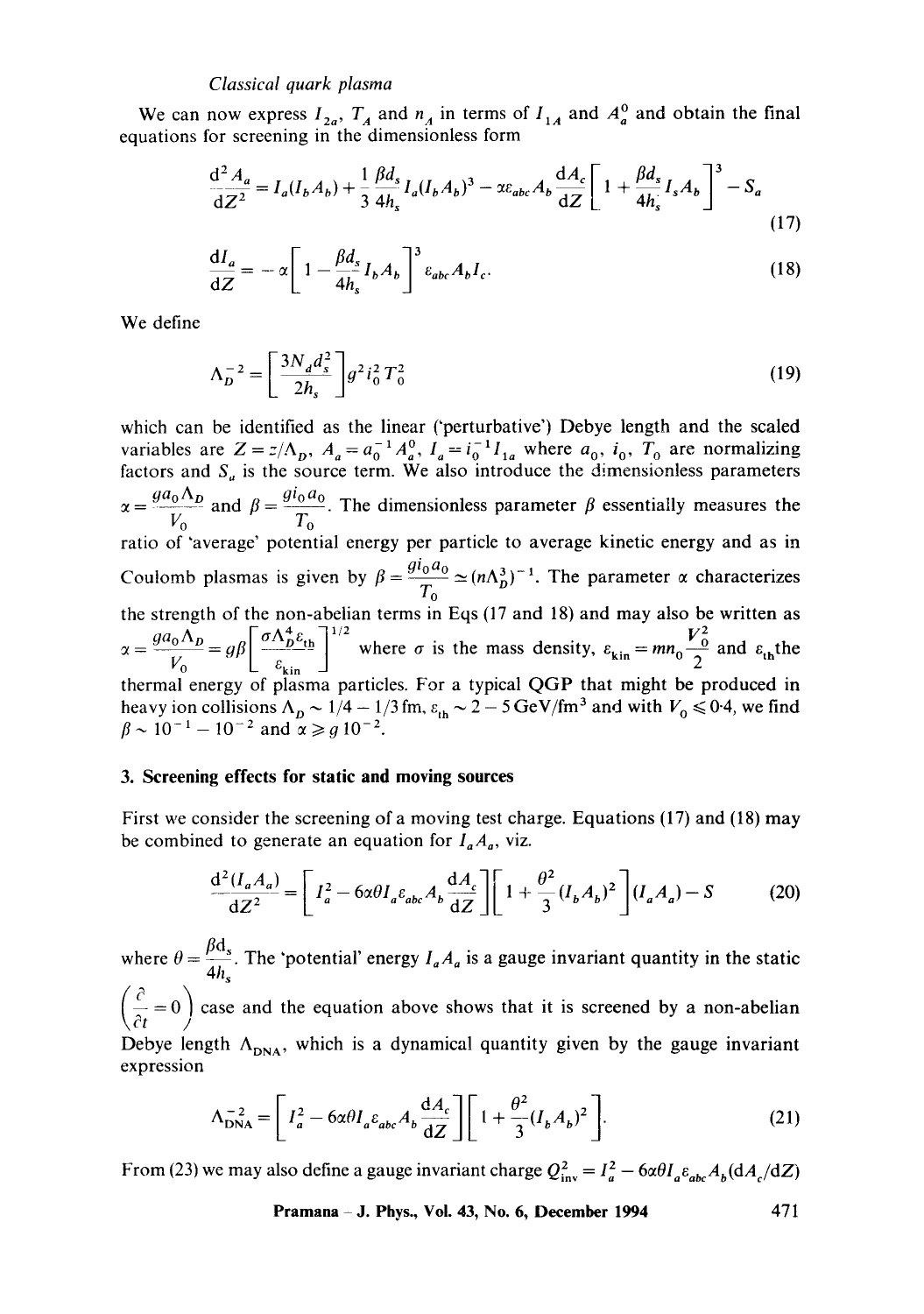which takes into account exchange of color charge with the gauge fields. This expression is similar to that obtained in earlier studies [13] of color screening in classical Yang-Mills theories with an external source.

Next we demonstrate that for static charges  $(V_1, V_2 \rightarrow 0)$  we recover the usual abelian screening results. From (15) we note that since  $n_1$  and  $n_2$  are finite even when  $V_0 \rightarrow 0$ ,  $V_0/V_A$  must also stay finite in this limit. If we now mutiply (16) by  $V_1$  or  $V_2$  and then take limit  $V_1$ ,  $V_2 \rightarrow 0$ , we get the constraint conditions,

$$
\varepsilon_{abc} A_b \frac{\mathrm{d}A_c}{\mathrm{d}Z} = 0. \tag{22}
$$

In this limit  $A_a$  and  $(dA_a/dZ)$  are vectors parallel in color space. Consequently, the non-abelian term disappears from (20) and the right hand side will become function of  $I_aA_a$  only. Thus, in solving (20) the dynamics of  $I_a$  (Eq. (18)) is redundant and the screening behavior is similar to that of a Coulomb plasma. It should be noted that the covariant continuity equation for quark current would give, in the limit  $V_0 \rightarrow 0$ ,  $\varepsilon_{abc}A_bI_c = 0$ . However, as we have used both Gauss and Ampere's equations, the constraints arising from the continuity equation are not neccessary. Finally on integration, (20) gives (for  $V_0 \rightarrow 0$ ) the well-known Debye screening result with the Debye length  $\Lambda_p$  given by the 'perturbative' expression, Eq. (19).

In order to study (17 and 18) further, we first look for conservation laws. We find

$$
\sum_{a} I_a^2 = \text{constant},\tag{23}
$$

$$
\sum_{a} \left[ \frac{\mathrm{d}A_a}{\mathrm{d}Z} \right]^2 - (I_b A_b)^2 - \frac{\theta^2}{6} (I_b A_b)^4 = E,\tag{24}
$$

$$
\sum_{a} \alpha^2 M_a^2 - \frac{\alpha}{3\theta} I_b M_b = M,\tag{25}
$$

where  $M_a = \varepsilon_{abc} A_b (dA_a/dZ)$  and M is a constant. Equation (23) is an obvious reflection of SU(2) color algebra and allows precession of color charge I keeping its magnitude constant. Equation (24) may be interpreted in terms of field energy and thermal energy of the particles. Unlike an oscillatory solution where there is a conservation law for the sum of field and particle energies we get for a screened system, an invariance of the difference in energies. It implies that the particle and the field energies are simultaneously large or small so as to preserve the difference. As regard (25) we note that  $M_1$ ,  $M_2$  and  $M_3$  are related to color charge fluctuations of the Yang-Mills fields. The second term of right hand side of (25) is a consequence of the exchange of color charge between the fields and particles.

We would like to emphasize that all the important quantities described above and subsequently used below in numerical calculations viz.  $I_a E_a$ ,  $I_a A_a$ ,  $Q_{inv}^2$  and the conserved quantities are gauge invariant under the class of static gauge transformation  $U = U(x)$  as  $A^0$  transforms covariantly. The gauge invariance of  $Q_{\text{inv}}^2$  has been explicitly demonstrated for general case in [13].

To fully investigate the novel qualitative and quantitative features of non-abelian screening we must solve eqs (17) and (18) numerically. Before proceeding with the numerical solutions we must specify the boundary conditions on the variables  $A_a$ ,  $I_a$ , ( $dA_a/dZ$ ) etc. However, all these variables are gauge dependent. To study the

**472 Pramana -J. Phys., VoL 43, No. 6, December 1994**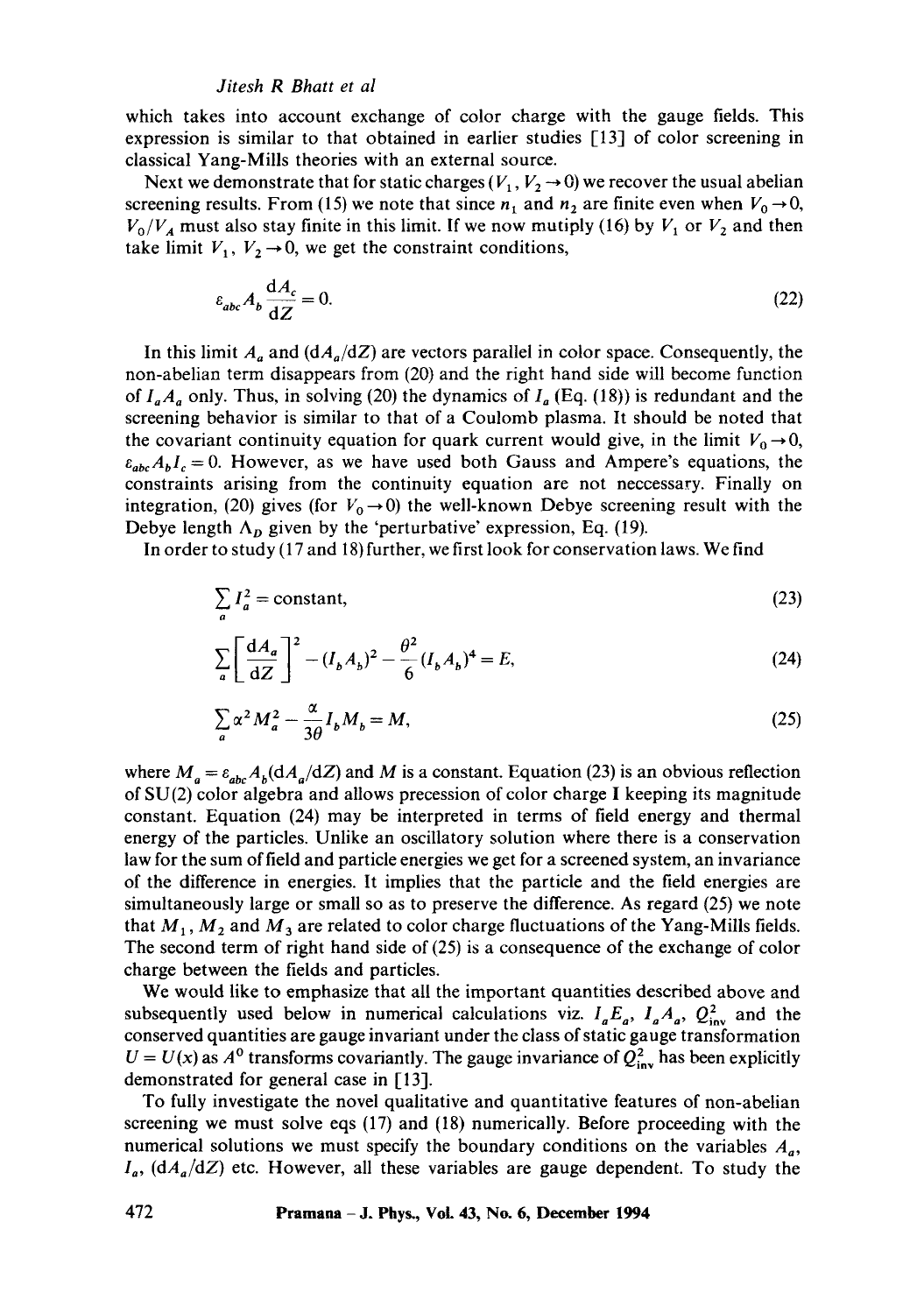screening in a gauge invariant manner, we construct useful gauge invariant quantities such as potential energy, the force  $I_aE_a$ , the gauge invariant charge  $Q_{\text{inv}}^2$  and use these and the three invariant given by eqs  $(23-25)$  to specify the boundary conditions. As the fields are screened at large distances, we expect the non-abelian field strength to vanish at distances large compared to Debye length and to have  $I_a E_a \rightarrow 0$ ,  $I_a A_a \rightarrow 0$ and  $Q_{inv}^2 \rightarrow I_a^2$  as  $Z \rightarrow \infty$ .

In figures 1 and 2 we have plotted the gauge invariant force  $\left(-l_a \frac{dA_a}{dz}\equiv IE\right)$  on

a color charged quark fluid element as a function of distance from the test source. This way of studying the screening has advantage over the usual potential vs. distance plots. This is because two different sets of boundary conditions related say by a global gauge transformation can give very different behaviour in the potential vs. distance plots [14] while *IE* vs. distance plots remain invariant. For this reason the non-abelian screening can be studied uniquely in terms of physically meaningful gauge invariant quantities.

In order to study the effect of the velocity of test source on the screening, we vary the parameter  $\alpha$ . Clearly a change in the value of  $\alpha$  will alter the values of the gauge invariant charge (eq.  $(21)$ ) and the conserved quantity M (eq.  $(25)$ ) at the boundary. To ensure that the six gauge invariant physical quantities mentioned above remain fixed at the boundary we vary the boundary values of gauge dependent quantities  $A_{\alpha}$ , and *(dA<sub>a</sub>/dZ)*. Indeed, it is found that under the transformations  $\alpha \rightarrow \alpha' = \alpha + d$ and  $A_a \rightarrow A_a$  where,

*"4a-- d IbA b dA a+ ~t +d IE dZ o~+d Aa* (26) *8 , , , ua 4*  0 I I I I I I - .5 -1.0 -0.5 0.0 0.5 1,0 1.5 **2.0**  Z

**Figure 1.** The screening of the force  $IE(\equiv I_a E_a)$  acting on a fluid element at a distance z from the infinite sheet test charge, z is in units of "perturbative" Debye length. The value of the parameter  $\beta$  is 0.1.

The upper curve repesents  $\alpha = 15$  case and the lower curve corresponds to  $\alpha = 2$ case with the boundary values of the gauge invariant quantities  $I_a A_a = 0.8569683$ ,  $I_a(dA_a/dZ) = -0.85696827$  and  $Q_{inv}^2 = 0.9961094$ . The values of the conserved quantities are  $E = 0.002824$ ,  $M = 11.49416$  and  $\sum_{a} I_a^2 = 0.9961$ .

**Pramana - J. Phys., Voi. 43, No. 6, December 1994 473**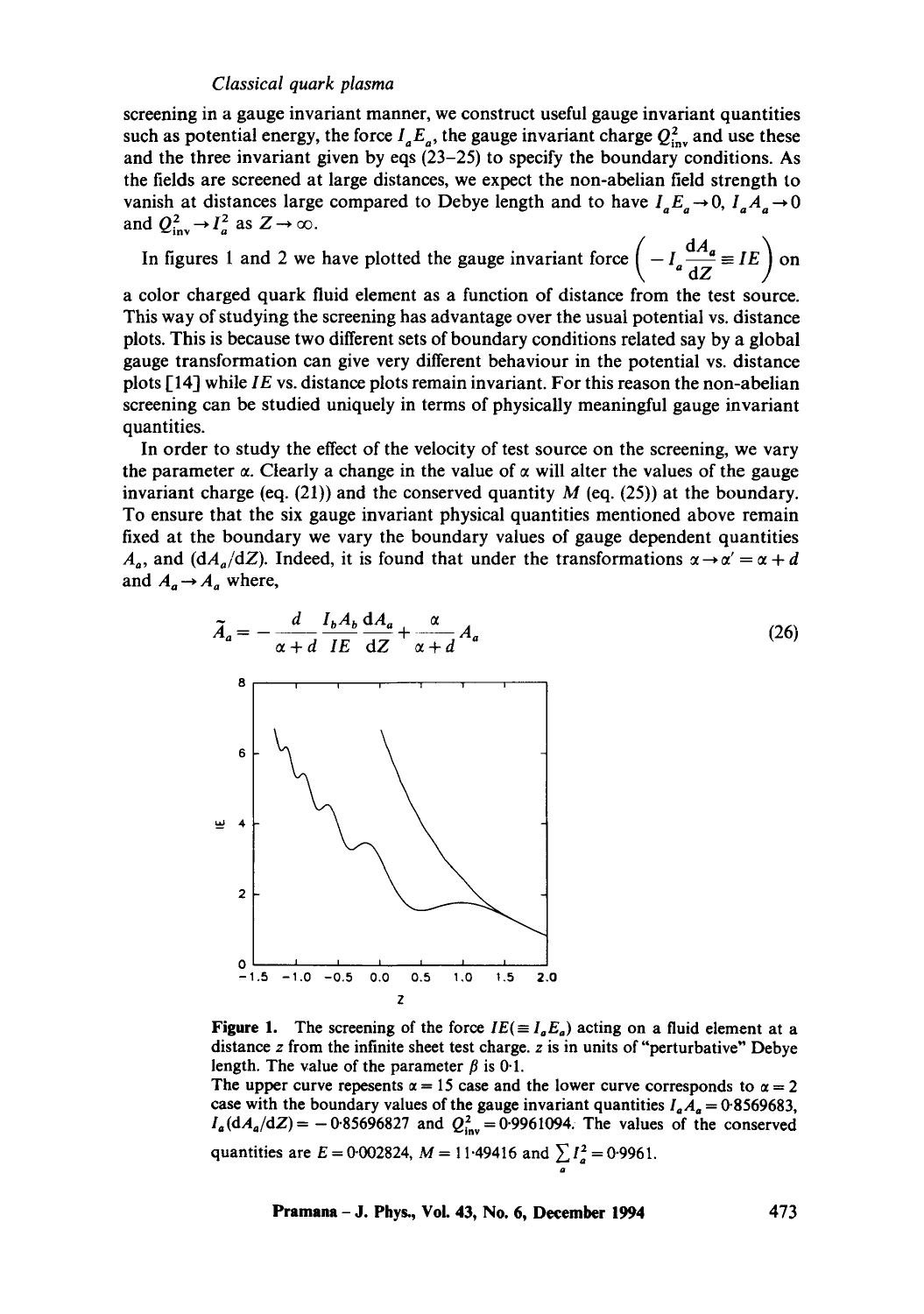

Figure 2. Caption same as figure 1. The upper curve represents the case  $\alpha = 15$ and the lower curve corresponds to  $\alpha = 2$  case with the boundary values of the gauge invariant quantities  $I_aA_a = 0.9901809$ ,  $I_a(dA_a/dZ) = -0.8162973$  and  $Q_{\text{inv}}^2 = 1.101744$ . The values of the conserved quantities are  $E = -0.37477$ ,  $M = 15.46753$  and  $\sum_{a} I_a^2 = 1.1$ .

all the physical quantities at the boundary remain fixed. Further it dearly shows that when  $d \to \infty$  (i.e.  $V_0 \to 0$ ),  $A_a$  become parallel to  $(dA_a/dZ)$  as should be the case.

The numerical approach we adopt is the fourth order Runge-Kutta method, with variable step size. The conserved quantities defined in  $(23)$ – $(25)$  are used as checks for accuracy of the numerical integration scheme. In the numerical integration, it is necessary to specify the boundary conditions with high accuracy (i) to make certain that the equations give a screening (not an exponentially increasing) solution and (ii) to ensure that the constancy of conserved quantities is good to several significant places.

Figure 1 shows the force for two values of  $\alpha$  viz.  $\alpha = 2$  and  $\alpha = 15$ ; higher  $\alpha$ corresponds to slower moving particles. In order to compare the abelian screening with the non-abelian one, we integrate the equations backward from a point far away from the charge. The value of  $I_a E_a$  at this location (Z = 2 in the figure which is two abelian Debye lengths from origin) be the same. As we integrate the equations towards the source we go up to value of Z where  $I_aE_a$  again takes the same values. This is because we expect the  $I_aE_a$  near a source to have the same magnitude. Thus we notice from the figures that the source for the non-abelian case (lower curve) is located at a *farther* distance from  $Z = 2$ . First we note that the force shows typical screening behavior. Treating fall-off distance of IE as measure of screening length we find that screening is weaker for higher velocity (lower  $\alpha$ ) by 38%. Figure 2 shows similar results for a different set of boundary conditions and again shows a significant weakening of screening (62%) as a function of particle velocity  $V_0$ . It is also noted that non-abelian effects lead to a novel oscillatory behavior of IE over and above the mean screening effects (clearly seen in figures 1 and 2). These new features may be understood in terms of non-abelian effects that lead to a precession (see (14)) of the color charge vector of the fluid element. As a result its orientation is not always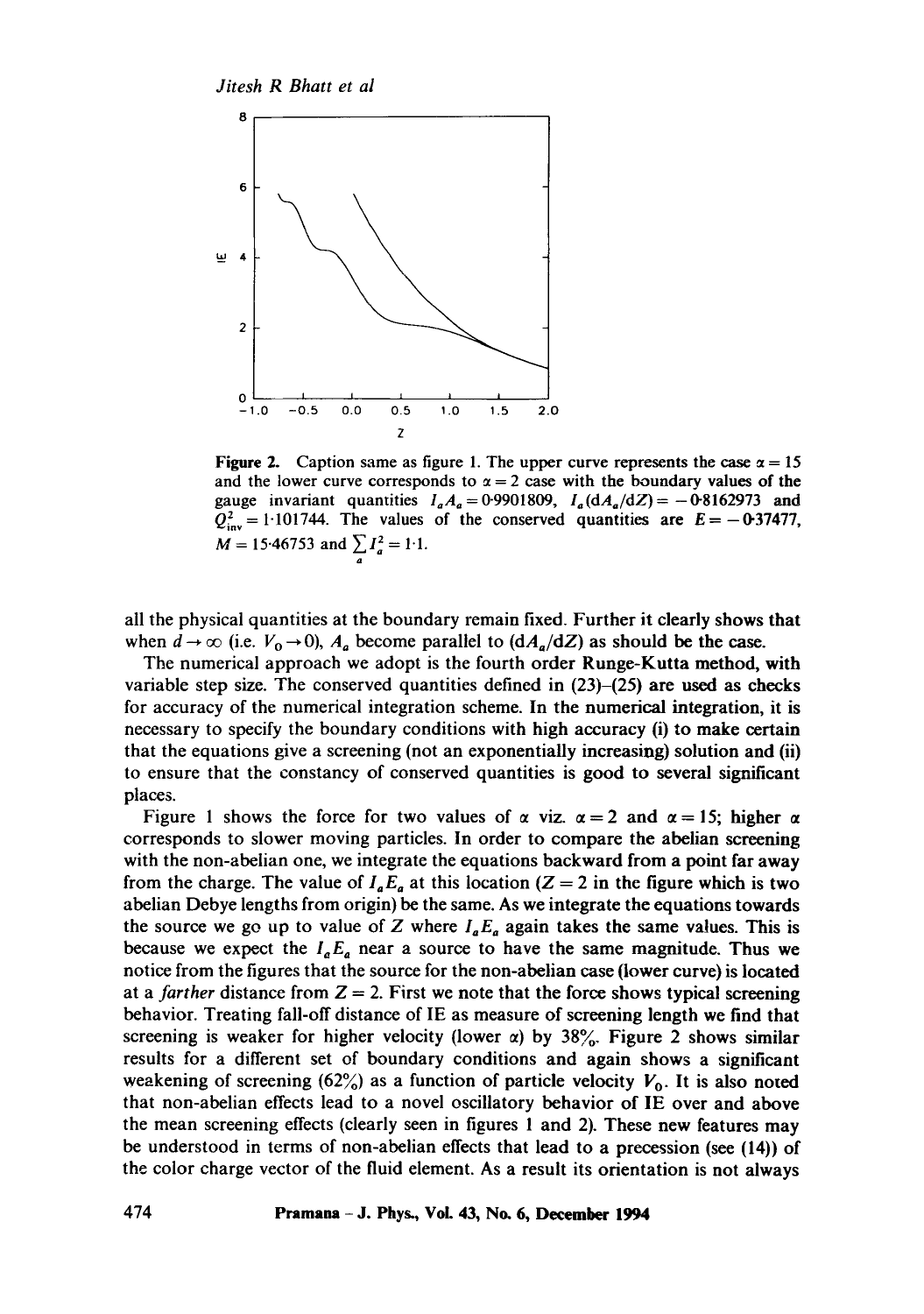opposite to the color vector of the moving charge, and therefore a larger distance is needed to screen the field of a moving test source. These are qualitatively new effects and have not been described before. It is clear that as  $\alpha$  increases (and velocity diminishes), the oscillatory behavior should diminish and screening becomes more and more abelian. This is demonstrated by our numerical results.

It should be emphasized that over many different sets of boundary conditions, the numerical solutions have been studied and it was found that the qualitative features of the solutions are similar. Hence, the general features of our results are independent of any specific choice of parameters and the boundary conditions. The numerical results presented are merely representative of a large set of parameter choices and boundary conditions.

#### **4. Summary and conclusions**

To summarize, we have investigated the dynamic screening of an infinite color sheet source, moving in quark matter. We find that non-abelian effects lead to a significant modification of the screening of a moving test source. Firstly, there are oscillations in the screening behavior and secondly and more importantly there is significant weakening of the mean screening. The former effect is similar in nature to non-abelian longitudinal plasma oscillations discovered recently by the authors [11]. The latter is a consequence of the precession of the color charge vector of the screening plasma fluid, which weakens its screening effects.

It ought to be made clear that the well-known non-perturbative, non-abelian problem of magnetic mass [15], that would remove the infrared divergences [15], in perturbative QCD at finite temperature has not been examined by us. As pointed out by Nadkarni [16], due to the infrared problem, a non-perturbative study is required even for the static screening of a color source. Thus, our omission of the magnetic effects has prevented us from studying this question. All the same, we have shown that, for moving sources, there are new non-abelian effects in the purely electric sector due to precession of color charges. A full treatment of the screening problem would include these new effects together with other non-abelian features arising from the magnetic sector.

Finally, it is interesting to speculate that, the weakening of screening due to non-abelian effects found by us, may also contribute to the increase of survival probability of  $J/\Psi$  with  $p<sub>T</sub>$  that is experimentally observed [8].

## **Appendix A**

If two species interpenetrate, there would be some transfer of momentum from one specie to another. In this situation, the equation of motion for the two species can be (phenomenologically) written as

$$
m\left[\frac{\partial \mathbf{V}_1}{\partial t} + \mathbf{V}_1 \cdot \nabla \mathbf{V}_1\right] = g I_{1a} \left[\mathbf{E}_a + \mathbf{V}_1 \times \mathbf{B}_a\right] - \frac{\nabla P_1}{n_1} - \nu_m (\mathbf{V}_1 - \mathbf{V}_2),\tag{27}
$$

$$
m\left[\frac{\partial \mathbf{V}_2}{\partial t} + \mathbf{V}_2 \cdot \nabla \mathbf{V}_2\right] = gI_{2a}[\mathbf{E}_a + \mathbf{V}_2 \times \mathbf{B}_a] - \frac{\nabla P_2}{n_2} + \nu_m(\mathbf{V}_1 - \mathbf{V}_2). \tag{28}
$$

Here  $\nu$  is the collision frequency, which is related to the mean free path and the